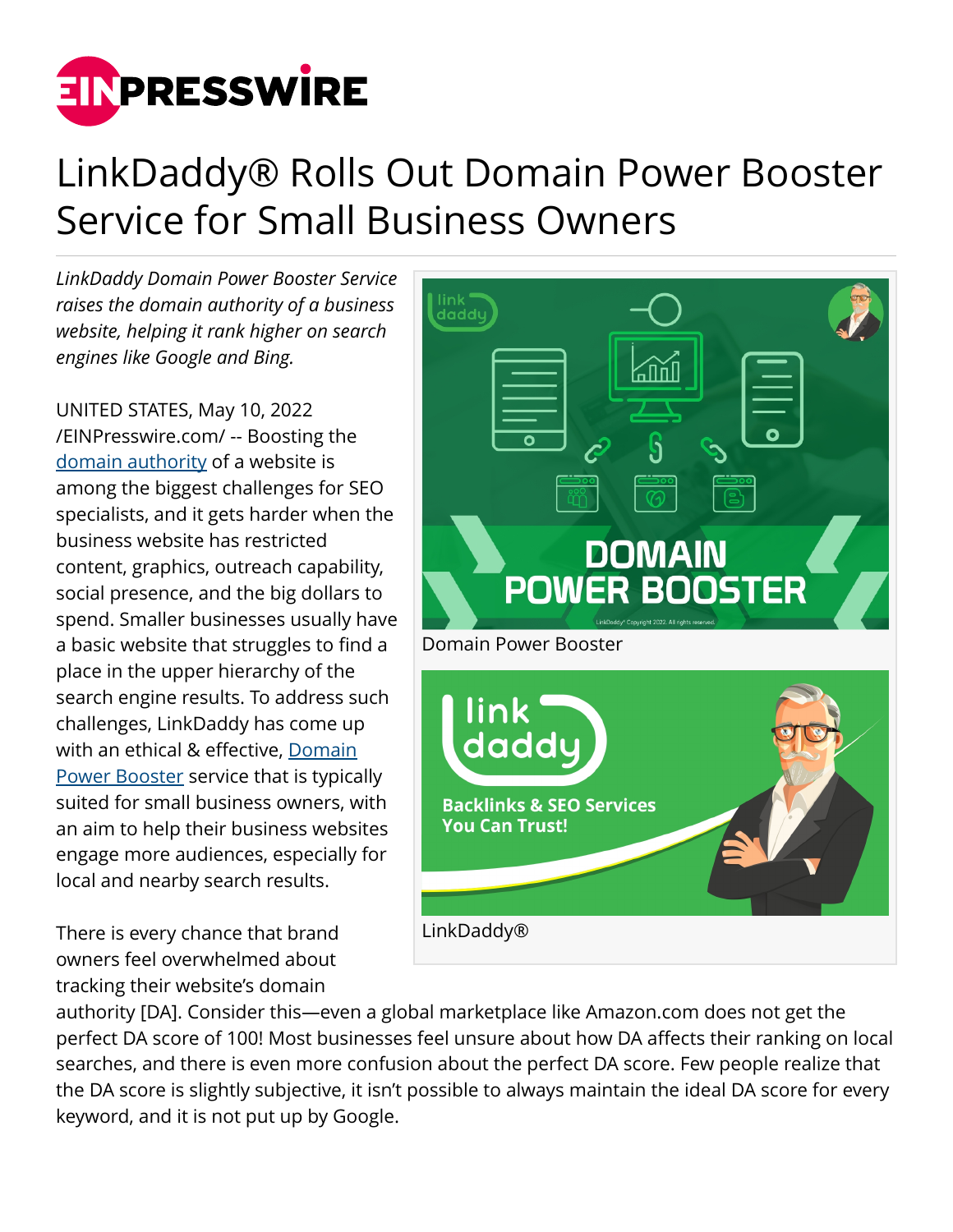Domain Authority (DA) and **Domain Rating (DR) are two very similar metrics where a higher score** indicates a more credible, high-authority website. High DA-DR sites are clearly preferred by search engine algorithms. However, every website with a high DA or DR might not have exceptional content or exponentially high traffic but all high-DA & DR sites are most likely to have lots of high-authority domains linking back to them. The DA & DR scoring methods might be slightly different but across the global SEO industry they are synonymous with a higher search engine ranking potential of a site, and they are directly proportional to the health of a site's backlinking profile.

With this LinkDaddy gig, as a part of its end-to-end SEO solutions, businesses gain more online visibility via white hat SEO practices. The service helps brands increase their DA and DR by using a network of high-power websites that link back to the primary, business website.

A website's domain strength cannot be built as a one-time task. It needs constant effort and just using the most competed keywords or publishing high-quality content is not sufficient. When done consistently, the domain-boosting exercise makes search engine majors like Google understand that a particular domain is among the more authoritative resources in a particular business segment/industry/vertical—highly effective for bringing high-intent, relevant traffic to the website without depending on running expensive ad campaigns.

Unlike some digital marketing agencies that promise a sudden spike in the ranking performance by backlinking to spammy sites or link farms, LinkDaddy takes the higher road. This means investing real efforts in building an authentic backlinking profile that will uphold, boost, and raise the DA in the present and near future. Rather than acquiring bulk links from just about any referring domain, our team understands the market niche, and targeted audience, and uses this data to link up more trustworthy and contextual websites.

LinkDaddy constantly grooms its database of referring domains, ensuring the customer's business website gets a healthy backlink profile. This is an ongoing exercise where we constantly evaluate and identify portals for the quality and relevance of content. To put it simply, a business website gets highlighted as a more credible online resource, as LinkDaddy continues to build an ecosystem of authentic referring domains that link back, helping the website rank higher for selected keywords/high-intent search terms.

Expect the LinkDaddy team to work relentlessly, updating its link-building strategy since SEO trends can change very quickly. Businesses get the assurance of the latest link-building strategies, using industry best practices. There is another, big differentiator—LinkDaddy maintains one of the world's biggest niche blog networks that provides access to hundreds of relevant blogs, providing plenty of backlinking options from blogs for every industry and business category and with the promise of DoFollow links.

Business owners can collaborate with the LinkDaddy team for things beyond the sole scope of the DA-boosting project. For instance, the team can help site owners understand how the